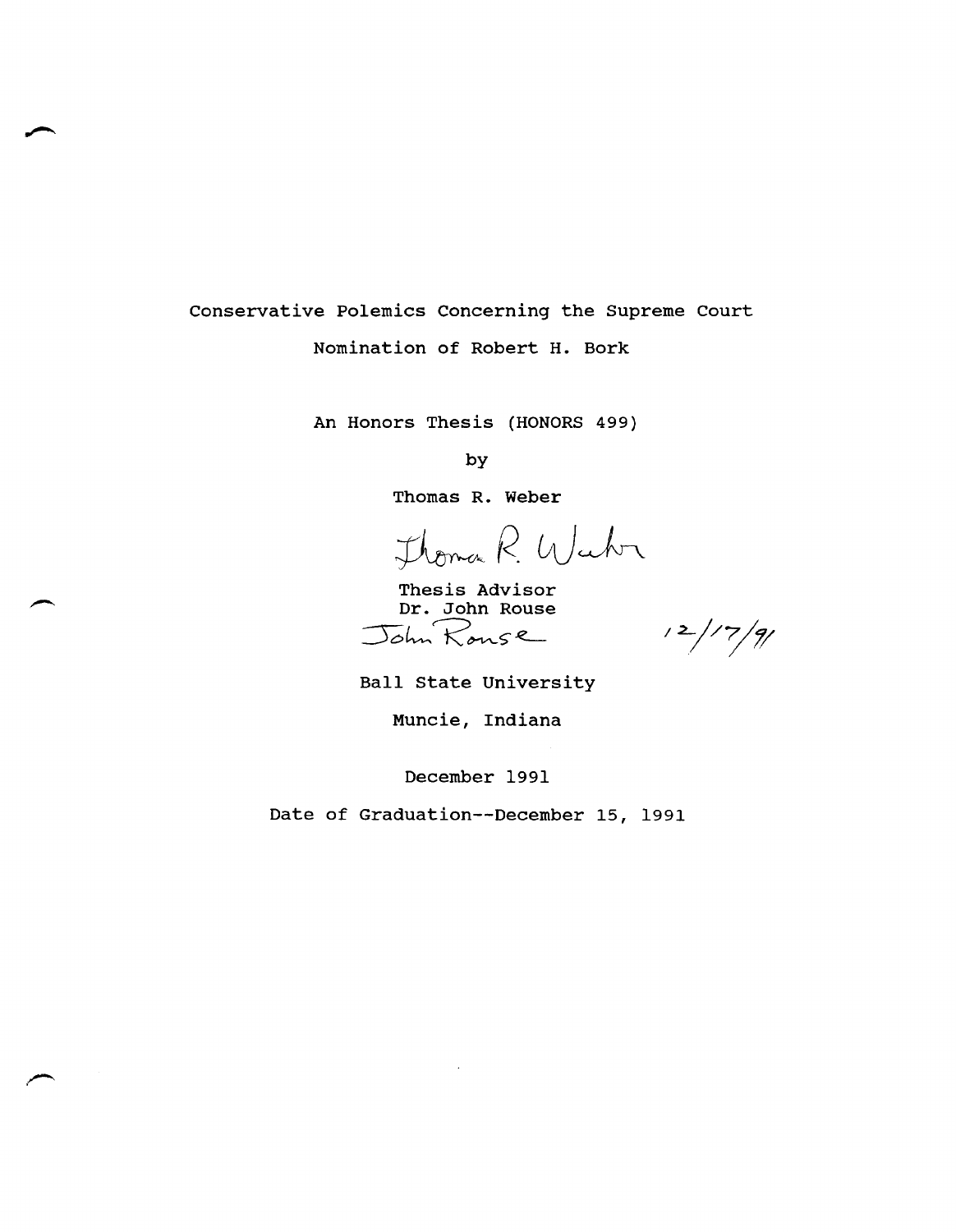## Purpose of Thesis

Robert H. Bork's nomination to the united states Supreme Court was rejected by the Senate on October 23, 1987. This paper seeks to identify the tactics and motivations of the people responsible for his defeat. Those involved include members of interest groups and the academic community, southern Democrats and moderate Republicans in the Senate, members of the White House staff and the President of the united states.

Since the dynamics of the two prevailing judicial philosophies would take up considerable space to explain, for the purposes of this paper, a brief description of each theory should be sufficient. within the context of this paper, a conservative will be regarded as someone who has an interpretivist (or strict constructionist) judicial philosophy. In other words, a conservative is someone who tries to understand the priniciples that the framers of the Constitution were trying to protect, and applies that principle to today's circumstances. Conversely, a liberal will be defined as someone who has a "noninterpretivist" (or activist) judicial philosophy. A liberal is someone who believes judges are not bound by the intent of the framers, but should seek to create new rights based on their own moral or philosophical views.

Conservatives and liberals have fundamental disagreements over issues such as abortion, affirmative action, defandant's rights, the death penalty and the right to privacy. These disagreements were the basis of the dispute over the confirmation of Robert Bork.

 $x$   $4$  $156$  $W43$ 

 $\leqslant_{r'} c_{r'}$ กรมีการ เก  $\epsilon P$ كالوجهوم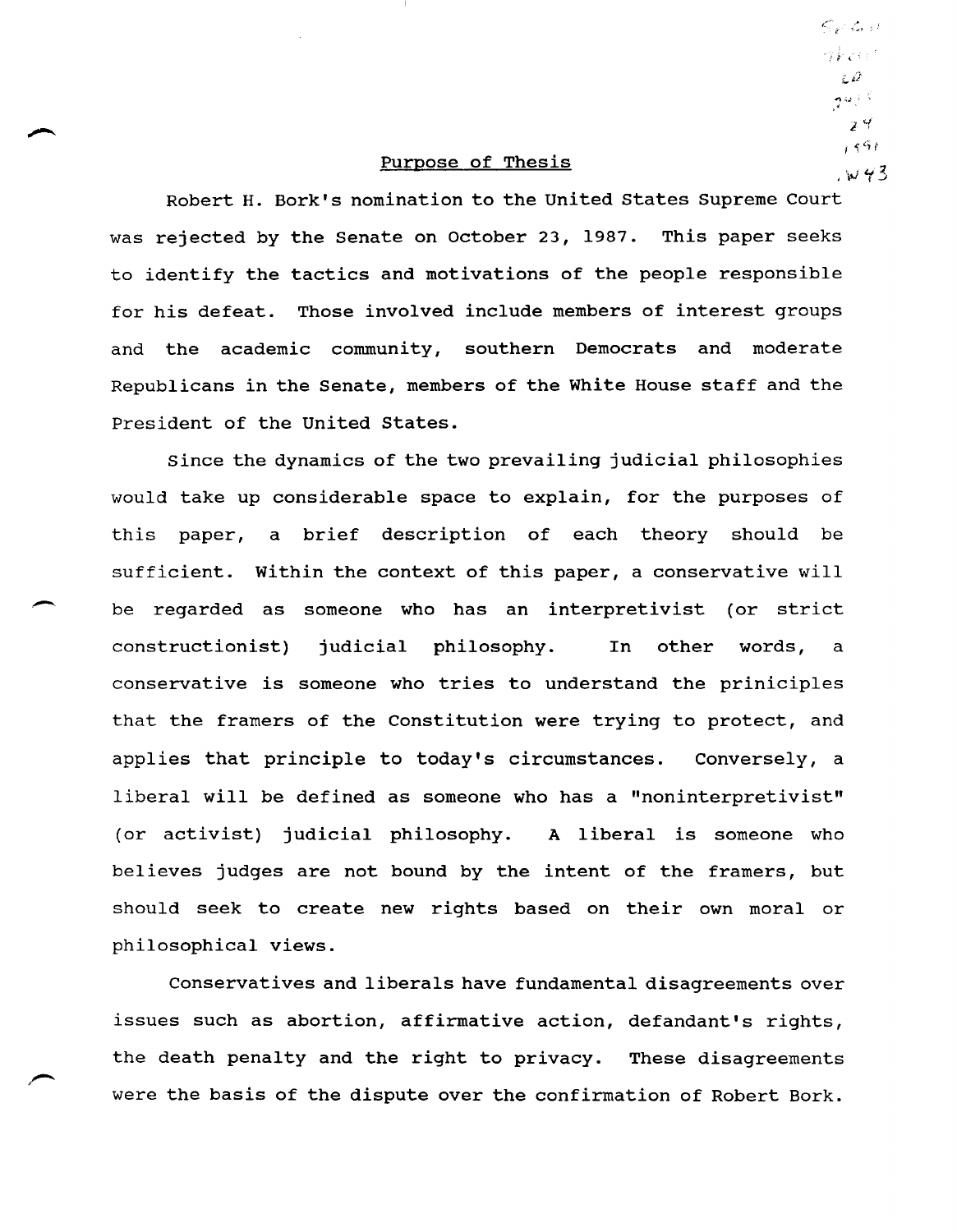The United States Supreme Court has undergone an ideological reversal during the past decade. Presidents Ronald Reagan and George Bush have replaced retiring liberals with conservative judges such as Antonin Scalia, Anthony Kennedy, Sandra Day O'Connor, David Souter and Clarence Thomas. Meanwhile, liberals, fearing the conservative-dominated court will overturn landmark decisions such as Roe v. Wade, have been searching for a way to have input on the selection process. The proponents of judicial activism have subsequently targeted the confirmation process as the only means by which they can affect the make-up of the Supreme Court, as long as there is a conservative President in the White House.

Robert H. Bork was nominated by Ronald Reagan in 1987 to succeed the retiring Lewis Powell. Bork had a reputation as a scholarly, conservative jurist who was a strong proponent of judicial restraint. Bork believed "judges must be bound by principle and not permitted to make distinctions that depend on value judgments." (1) Bork articulated his conservative views in extensive writings, often criticizing the basis of decisions made by activist courts during the 1970s. His candor made him an easy target for criticism and helped his opponents in the Senate and elsewhere to mobilize an unprecedented campaign to defeat his nomination.

Two days after Powell announced his retirement in June of 1987, the president of the National Organization for Women, Eleanor Smeal, announced that interest groups would engage in a fight to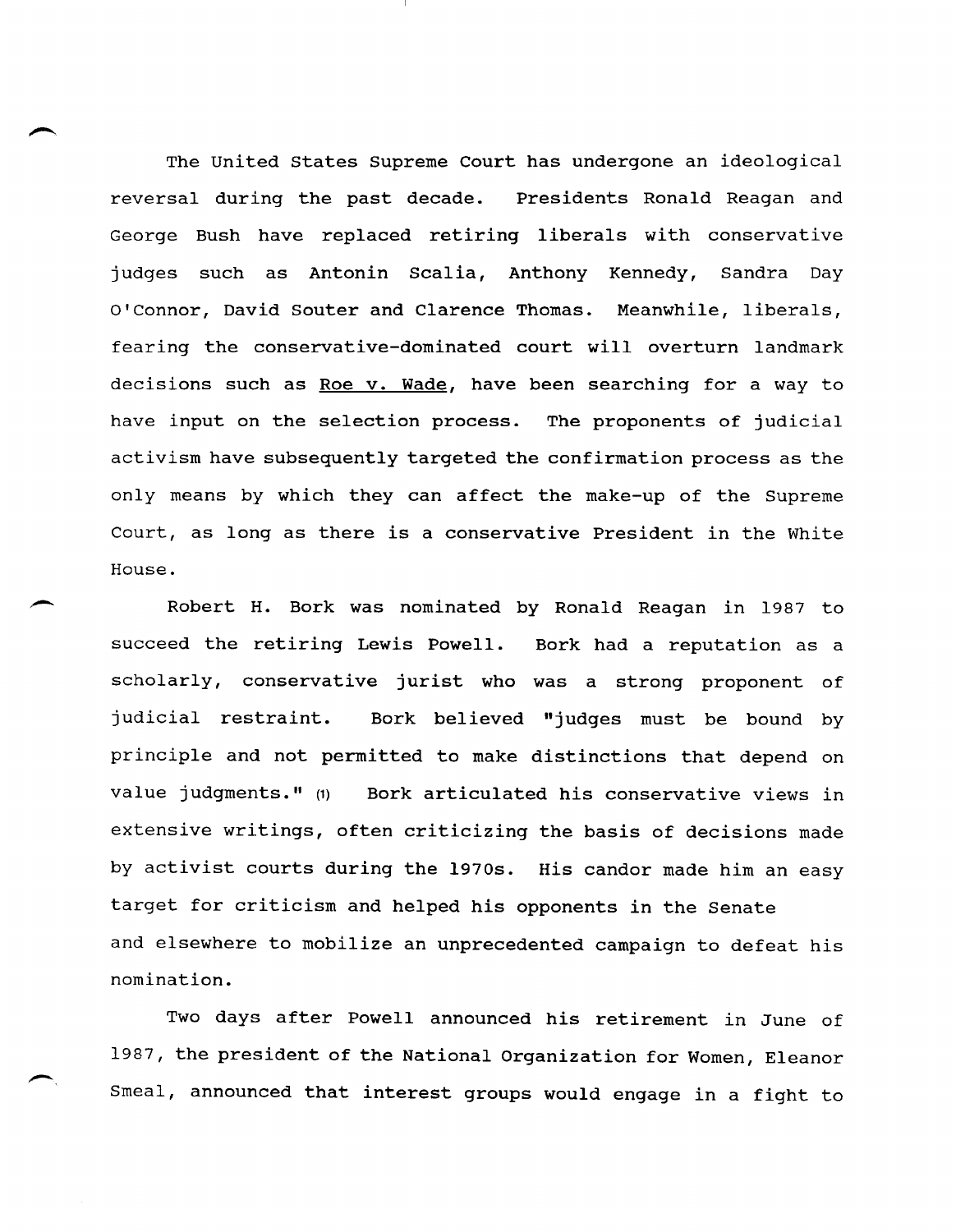defeat the nomination of Robert Bork:

 $\overline{\phantom{a}}$ 

Women's groups and civil rights groups have pledged to fight a Right wing ideological take-over of the Supreme Court with the nomination of u.s. Appeals Court Judge Robert Bork, or for that matter, any nominee who will shift the majority of the Court to oppose legalized abortion and birth control, to abolish the right to privacy, to destroy affirmative action, or to roll back 30 years of civil rights and women's rights progress. Group leaders ... made it clear they would fight one-twoor-more nominees who would give reactionaries the coveted fifth vote on the Court. Women's groups see a possible Bork appointment enabling the Right Wing to amend the Constitution with just one vote.  $(2)$ 

Smeal's announcement was only the beginning. Dozens of groups eventually went on record publicly opposing Bork.

The National Women's Law Center released a study of Bork's record as a scholar and judge on August 18, saying they would oppose his nomination because his record was "unparalleled in its hostility to women's rights and would leave women defenseless against governmental sex discrimination." (3) National Abortion Rights Action League spokesman Richard Mintz announced that his group planned to urge each member to find five friends to pressure senators for a "no" vote on Bork. "They organized public rallies against the nominee; speaking to college students, women's groups and public health groups. They also went to the streets and shopping malls handing out anti-Bork material." (4)

In a joint news conference held by the National Federation of Business and Professional Women's Clubs, the American Association of University Women, NARAL, NOW and the National Institute for Women of Color, it was announced the groups would coordinate efforts to actively oppose Bork because "his recorded view is so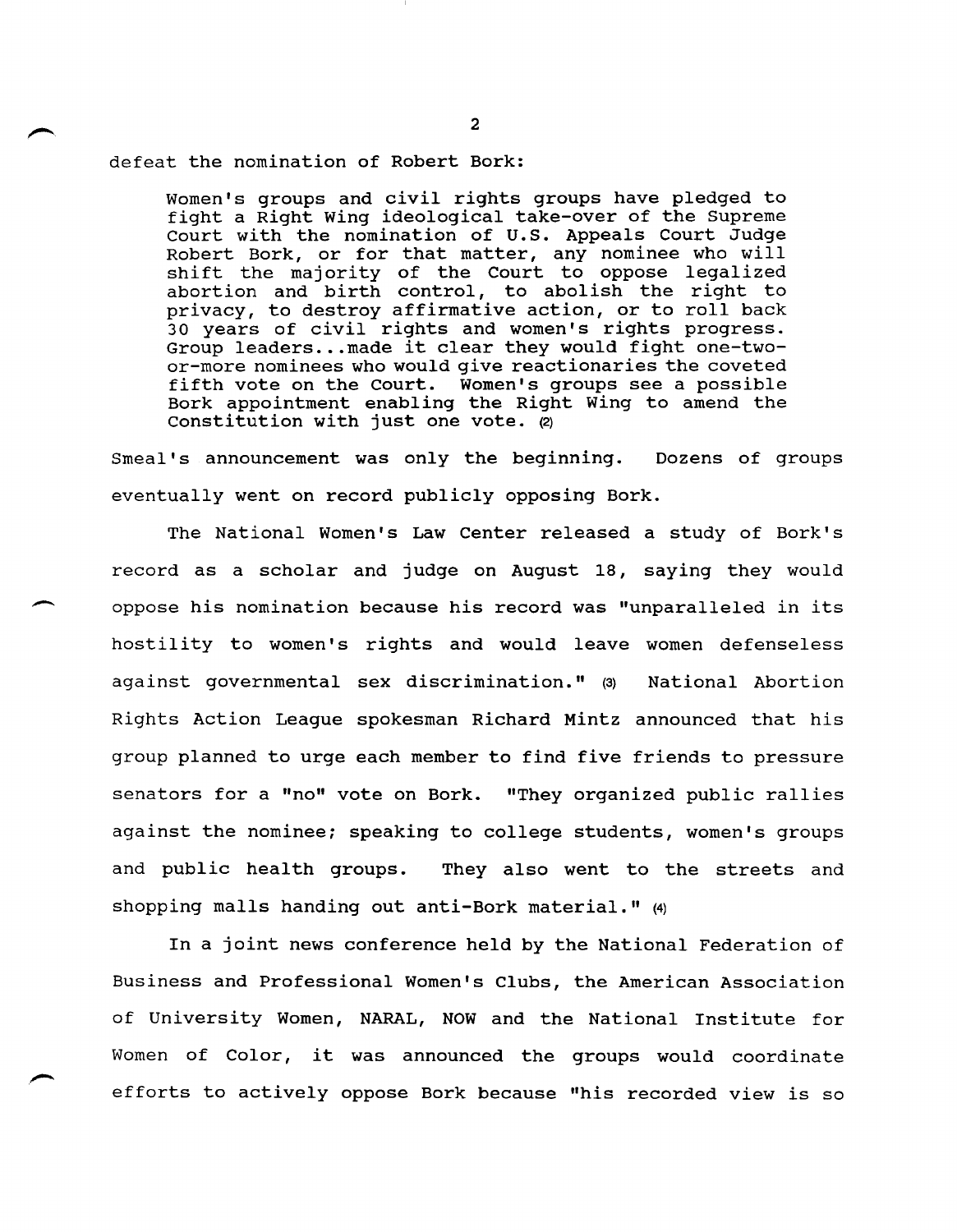outrageous from our point of view, we decided we couldn't sit this one out." They added that Bork would be "bad for the economy." (5)

After announcing opposition to the nominee and pledging to lobby Senators to oppose Bork, a number of interest groups decided to proceed one step further. They began an unprecedented fundraising drive to buy negative advertising against Bork. Although private organizations are not required by law to disclose the information, political analyst Suzanne Garment estimates the groups raised between \$18 and \$20 **million** for advertising purposes. (6)

The day before the hearings began, negative advertising by liberal special interests turned up on the pages of newspapers across the country. Anti-Bork stories originating from interest groups' press releases were combined with a series of full-page advertisements to shape the public's image of Bork. For example, NARAL advised, "You wouldn't vote for a politician who threatened to wipe out every advance women have made in the 20th century. Yet your Senators are poised to cast a vote that could do just that." Planned Parenthood predicted, "If your senators vote to confirm the Administration's latest Supreme Court nominee, you'll need more than a prescription to get birth control. It might take a constitutional amendment." (7) People for the American Way warned, "Robert Bork has a lot of people worried. with good reason. Bork believes in sterilizing workers, billing consumers for power they never got, no privacy, no day in court, big business is always right. "(8) At best, the outrageous accusations were a gross oversimplification of rulings Bork had made at various stages of

 $\overline{\phantom{a}}$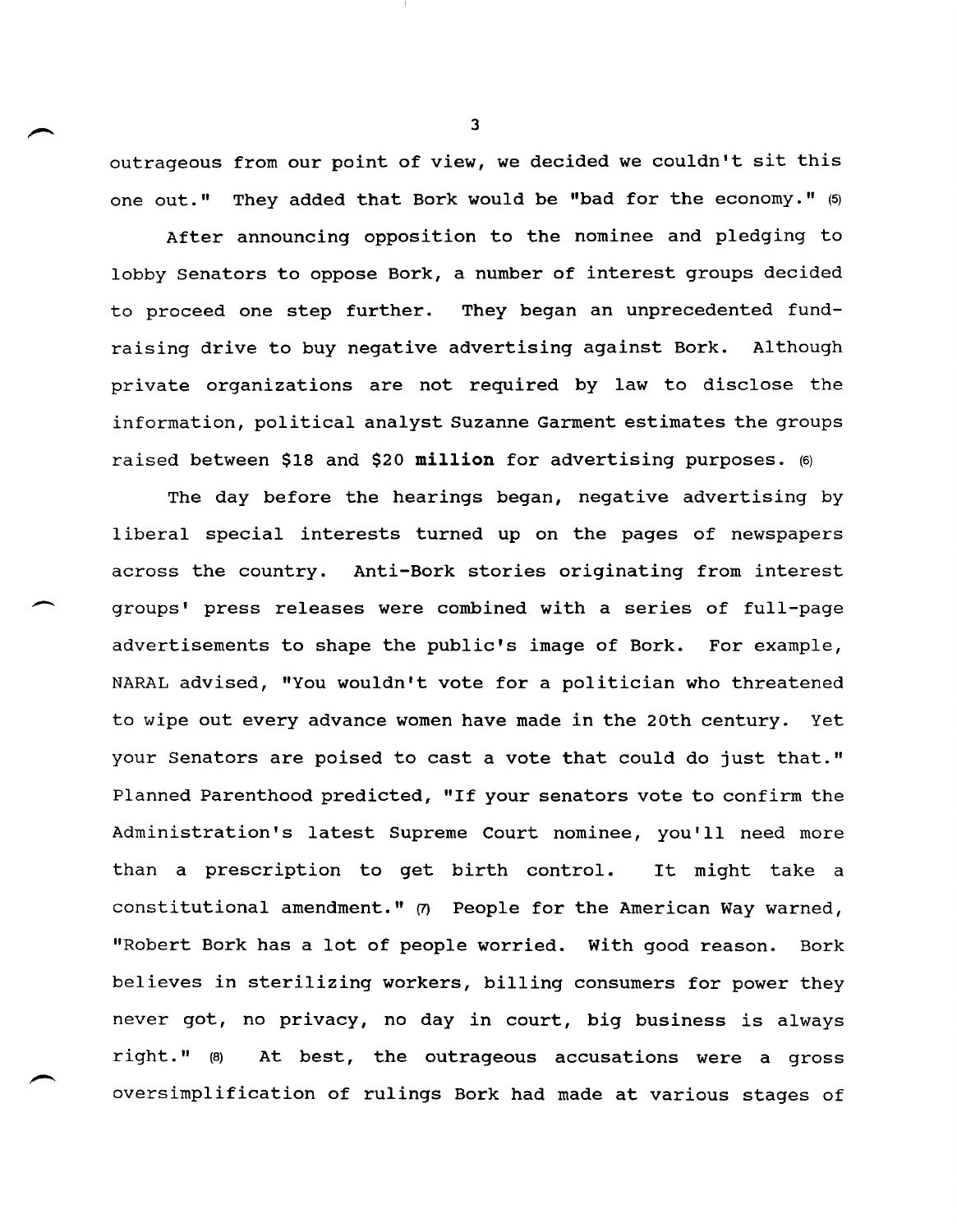his career. At worst, they were a calculated effort to mobilize and energize a movement to defeat the nomination of Bork.

As the hearings began, rumors were spread about Bork's personal life. The contents of a confidential FBI report on the nominee were leaked to the media and were the origin of the rumor suggesting Bork had a problem with alcohol.

Using anonymous sources, an increasing scourge of contemporary journalism, a newspaper reported during the start of the hearings that an FBI investigation of the nominee had revealed he was taken to the emergency room of Sibley Memorial Hospital in Washington, D.C. on two occasions in December of 1983 to treat a broken arm and sprained wrist he had suffered by falling on icy<br>walkways. The report said that although Bork did not The report said that although Bork did not drive himself to the hospital, the alcohol found in his blood during the second visit had been one point less than the level considered safe to drive. (9)

Several days later, another story about Bork's personal life appeared in print. Time magazine's David Beckwith reported that Bork was an agnostic. Bork, who was relying on support from religious fundamentalists, denied the accusations and stated,

 $\overline{\phantom{a}}$ 

I don't want to go into my religious beliefs, but the report in a national magazine that I was agnostic arose from the following conversation, and the reporter agrees that it rose from the following conversation. He said, that it rose from the following conversation. He said,<br>'You're not terribly religious, are you?' And I said, 'You're not terribly religious, are you?' And I said,<br>'Not in the sense you mean.' That's it. He went 'Not in the sense you mean.' bang, 'He's an agnostic.' And I later denied that I was an agnostic, in the New York Times, when I got a chance I took him to be talking about regular--you know, great piety and regular church attendance, and that's what I mean... But agnostic does not come out of that conversation in any way, and I am not an agnostic. (10)

It was impractical for Bork to respond to each of the charges levied against him by his opponents. But his son, who worked in the Washington press corps as the assistant editor of  $U.S.$  News and</u>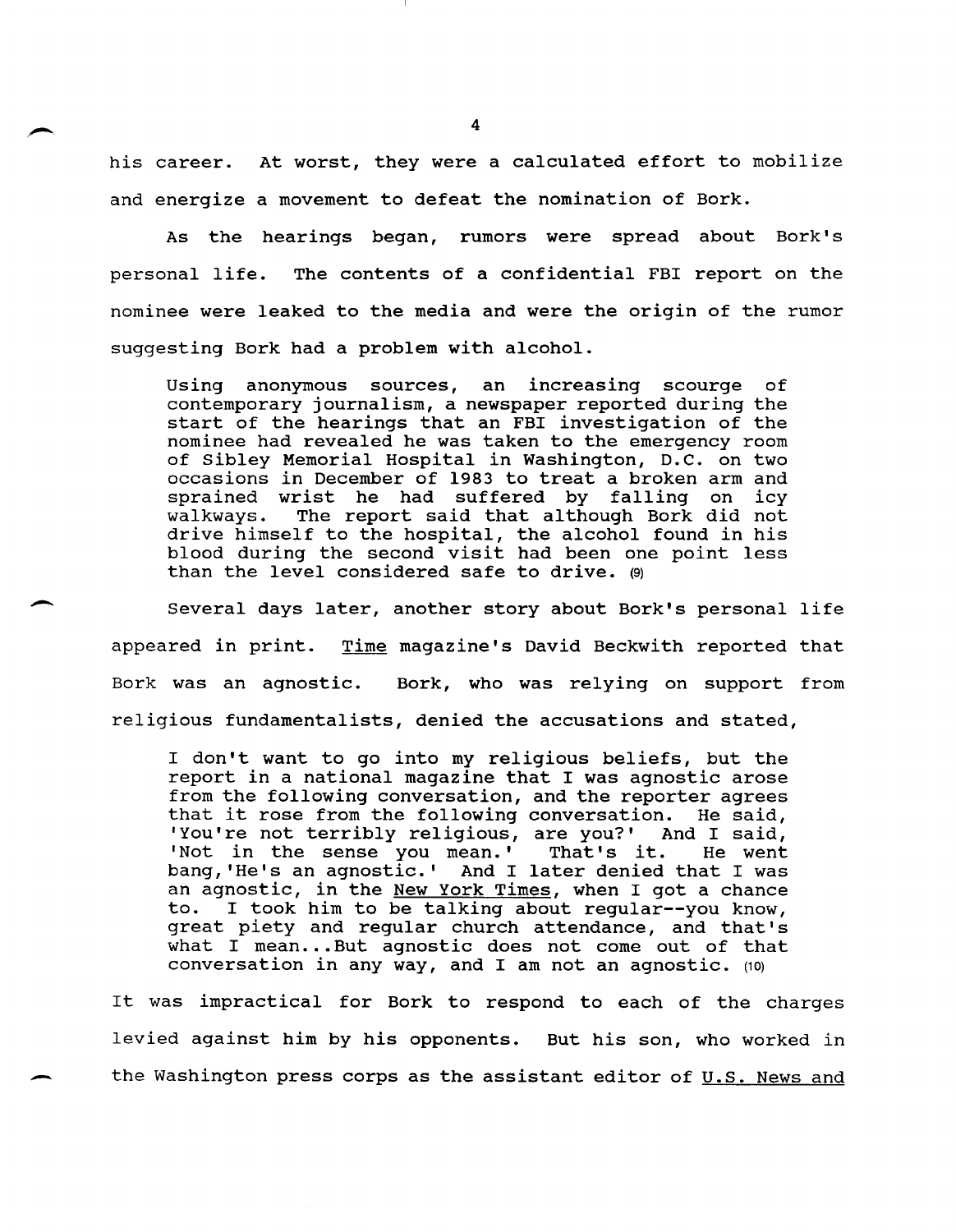World Report, wrote a letter to the Washington Post when a particularly inflammatory rumor circulated that Bork's wife, Mary Ellen, was anti-semitic. Robert Bork Jr. wrote,

Three months ago the President honored my father by nominating him to become an associate justice on the U.S.<br>Supreme Court. Since then our family has endured a Since then our family has endured a relentless and bitter campaign against my father. Week by week the campaign has mounted. As the distortions were repeated over and over again, we watched my father portrayed as some villainous ideologue, a racist and a<br>sexist. For his opponents, the more he is made to look For his opponents, the more he is made to look<br>azed neanderthal, the better for them. Indeed, like a crazed neanderthal, the better for them. one particularly ugly rumor spread by his opponents to injure him is that my stepmother, Mary Ellen, doesn't mights him is endo my seepmeensi, hary firem, deepn c believe that the Holocaust happened. These<br>characterizations, these rumors, are vicious slander and<br>they hurt. They hurt because the people I meet on the They hurt because the people I meet on the street who took the trouble to watch and listen to his testimony before the Senate Judiciary Committee know that they are untrue. My stepmother, brother, sister and I- -who know him better than anyone--know they are untrue. And what's more, the special interest groups who have so masterfully spread these lies know it too. (11)

Never before had there been a national media campaign against a Supreme Court nominee. Nor was there ever a time when constituency interest groups were more solidly organized in opposition to a candidate. Their ultimate goal was to pressure Senators to vote against the nomination.

Judge Bork was not without his supporters. But pro-Bork lobbyists admitted they were underfinanced and poorly organized. Patrick McGuigan, who was trying to mobilize grass-roots support for Bork, once pleaded with a Reagan Administration official for financial support from the White House.

'For God's sake, the other side has Abe Lincoln himself [Gregory Peck in the advertisements distorting Bork' s judicial record] in their TV spots. You need to get the President on the horn to some of his rich buddies and the word needs to get out that this needs to happen.' 'We

 $\overline{\phantom{a}}$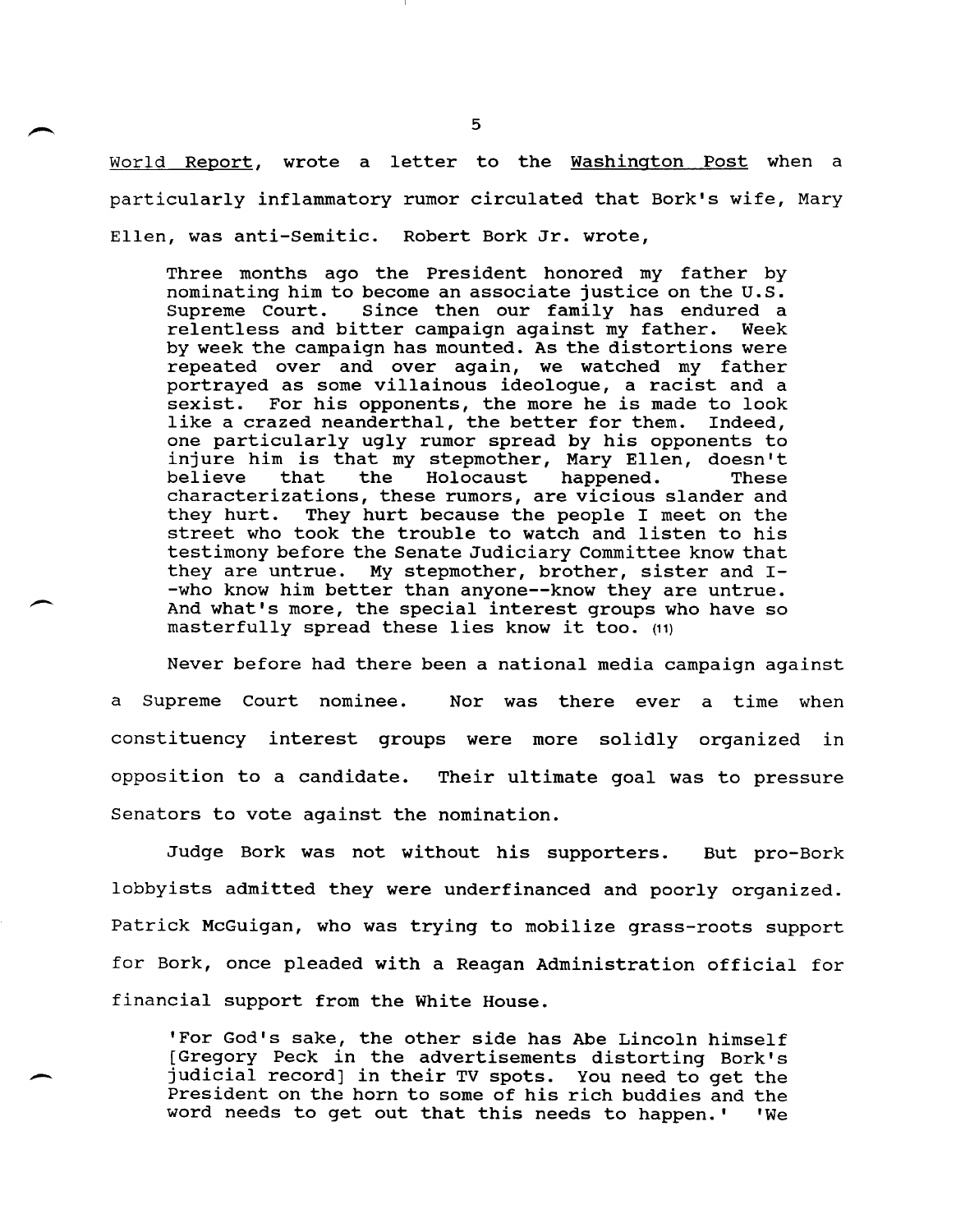can't do that. It's just not appropriate for the President to raise money for a lobbying operation,' he replied. I bluntly answered, 'I don't care how you do it.<br>I don't care if it's done with winks and nudges. I'm I don't care if it's done with winks and nudges. giving you my honest assessment. As your hard-working outside ally who is delivering the grass-roots part of this effort, I believe that Bob Bork will lose unless, in addition to our stuff, there is a sophisticated, targeted media budget to offset the negative targeted media budget to offset the negative<br>advertisements. We don't have to match the other side, but we do have to be visible and effective in paid media.' (12)

Even if Bork's supporters had the money they needed to buy counter-advertising, they did not have the public relations knowhow to use it as effectively as the opposition. McGuigan even confessed their shortcomings during the first week of hearings.

One thing I realized as the week went on is that the other side blanketed the media in the hearing room regularly with analysis and 'spin' documents, serving their need for context for the sometimes convoluted discussions in the hearing room. It was dawning on us that we had missed the boat in that respect. (13)

It is ironic that Reagan, who mastered the art of spin-doctoring during his Presidential campaigns, lost a Supreme Court nominee because of "unwillingness or inability to mount an effective defense of the nomination." (14)

The Reagan Administration eventually responded to some of the attacks against Bork. On September 10, Interior Secretary Donald P. Hodel told reporters,

Judge Bork's critics have totally politicized the process, hoping to turn votes against him without regard to the merit of his credentials or his abilities. It's not enough now just to defend Judge Bork. We've got an obligation to put out the word about how the Left has transformed the debate into character attacks and is using it to raise money for its causes.  $(15)$ 

The Justice Department issued a 213-page report stating the attacks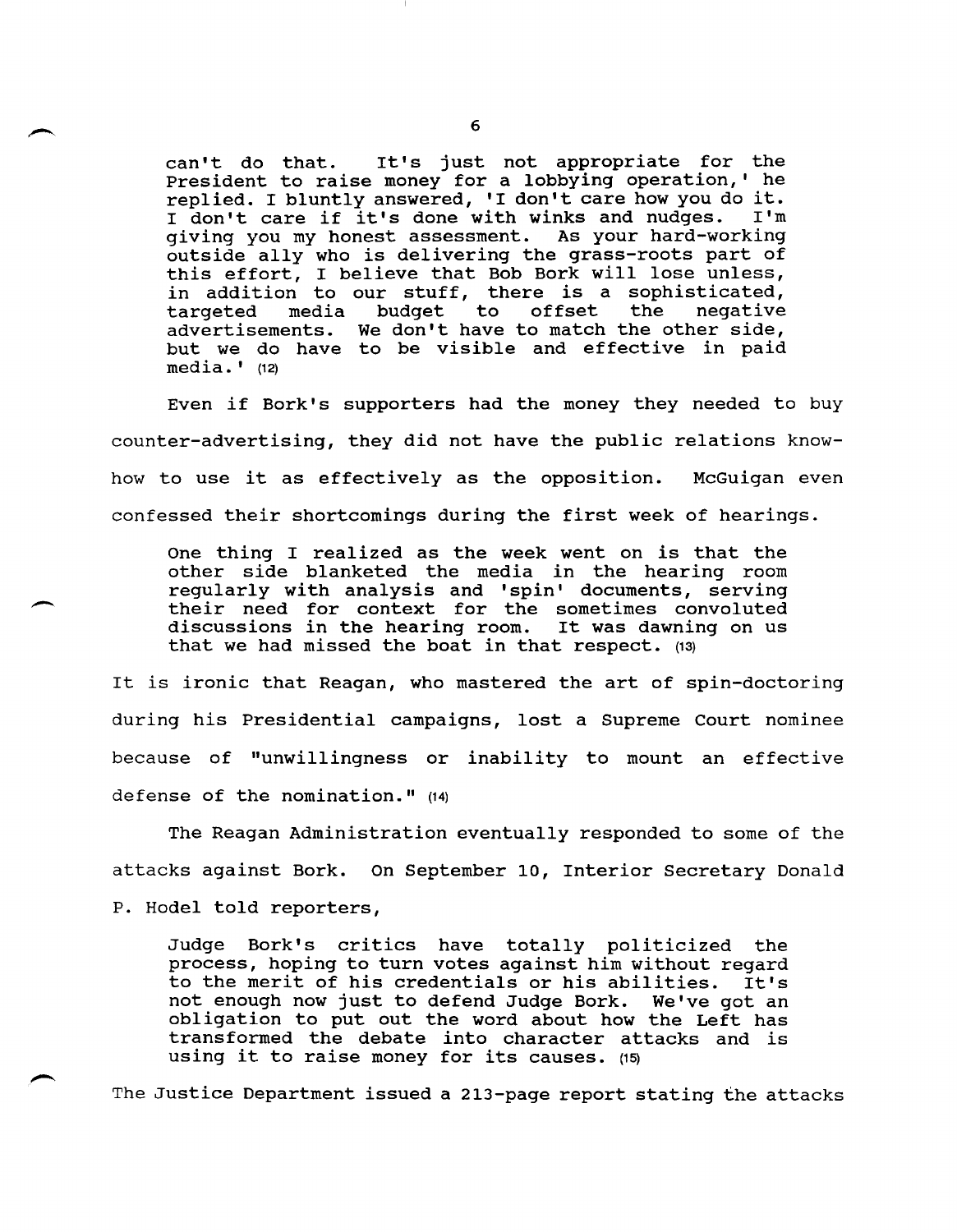on Bork were, "illegitimate and unwarranted. Their shoddy methodology and analysis seek to characterize a distinguished and fair-minded jurist as biased and closed minded." (16) Furthermore, the widely publicized criticisms of Bork:

Should be dismissed for the propaganda that they are and debate over confirmation... These reports criticize him as being<br>motivated by his own political agenda. Yet Judge Bork motivated by his own political agenda. moderator my new own portrious agencies to campo been interests evaluate judges precisely the way that they rank politicians--according to the number of times they deliver results desired by a particular special interest to further a political goal. (17)

Senators, of course, could not dismiss the views of constituency interest groups because they are an important part of a politician's constituency.

 $\overline{\phantom{0}}$ 

 $\overline{\phantom{0}}$ 

The Chairman of the Senate Judiciary Committee, Sen. Joseph Biden (D-Delaware), was one of the first Senators to go on record against Bork. Biden, who stated in 1986 that if Bork's background check was clean, "I'd have to vote for him,"  $(18)$  changed his mind one year later in the midst of his campaign for the Democratic nomination for President. In fact, months **before** the hearings began, Biden announced he would oppose Bork's nomination. Furthermore, he was instrumental in delaying the hearings so that interest groups would have more time to organize opposition.

Biden was roundly criticized by conservatives for delaying the hearings until after the recess. Republican National Committee Chairman Frank Fahrenkopf said Biden's actions were a direct response to the will of interest groups.

I think the nomination of Robert Bork blew the lid off the special interest pot on the Democratic Party burner.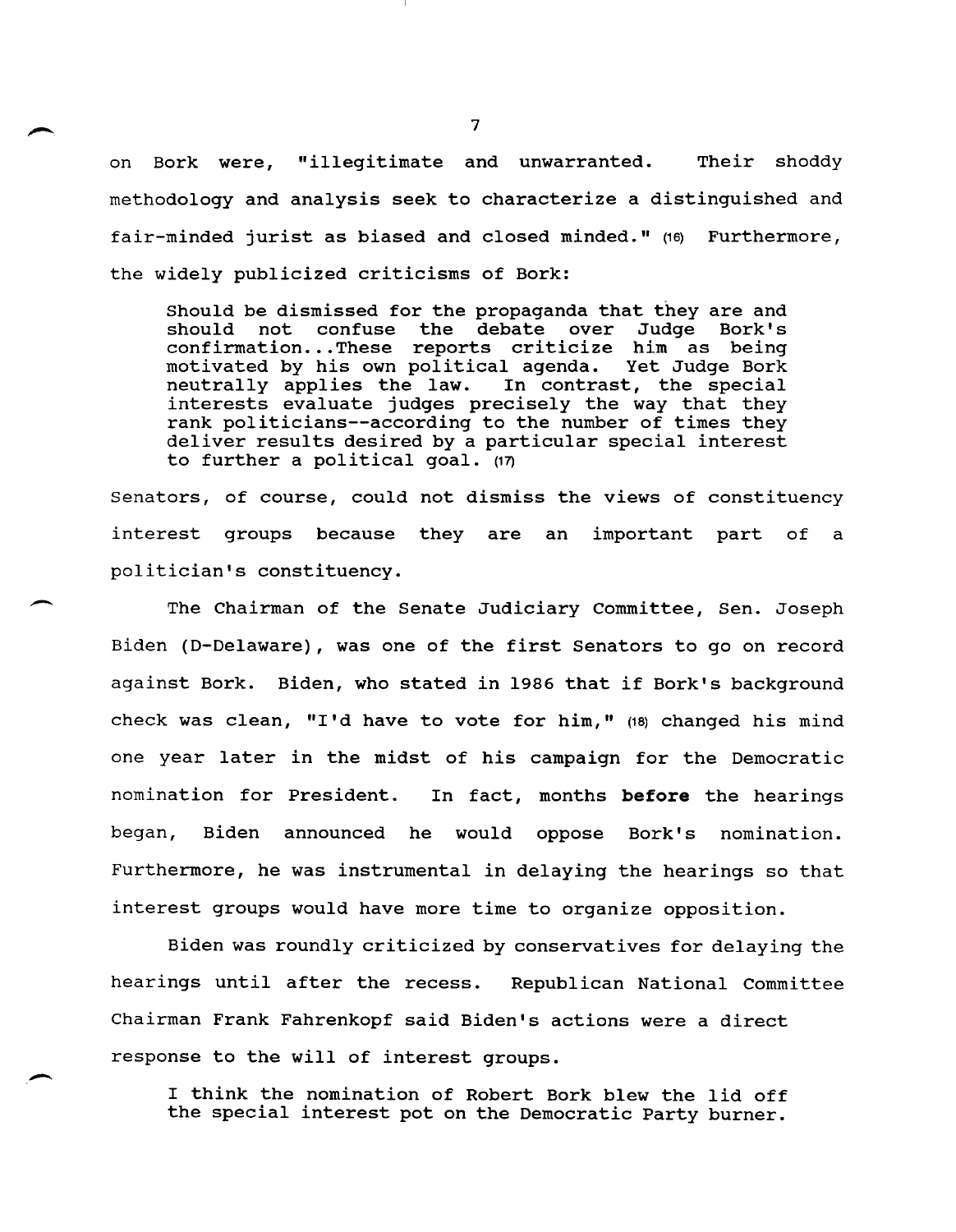We now see the real Democratic Party coming out. We see the radical feminist groups, we see the radical gay rights groups, we see the radical opponents of the rightto-life, we see all the organized labor groups, coming out and condemning Judge Bork before a hearing was ever<br>held. The minute those special interests started to The minute those special interests started to howl, Biden automatically took the position that he was going to vehemently oppose Judge Bork. Here is the going to vehemently oppose Judge Bork. individual charged under the constitution of the united states with being the one to run the advice-and-consent hearing coming out, before a word is spoken, and condemning the nominee. That's a direct reaction to the special interests and their control over the Democratic nominating process. (19)

Biden spoke first when the Judiciary committee hearings finally began in September. Claiming to be "deeply troubled" with Bork's writings, Biden predicted Bork would prevent Americans from using birth control, force state population mandates and deny them their right to look at pornography. "We must pass judgment of whether your philosophy is an appropriate one in this century." (20) Before Bork was given a chance to speak in the hearings, another outspoken Bork critic, Sen. Edward Kennedy (D-Massachusetts), proclaimed, "In Robert Bork's America there is no room at the inn for blacks, and no place in the Constitution for women; and, in our America, there should be no seat on the Supreme Court for Robert Bork." (21)

The Senators took turns speaking for several hours before finally beginning to question Bork. Sen. Orrin Hatch (R-Utah), recalling the ad claiming women would need a Constitutional amendment to get birth control if Bork were approved, tried to clear up this obvious misrepresentation of Bork's record by asking the judge if he had anything against birth control. Bork

 $\overline{\phantom{0}}$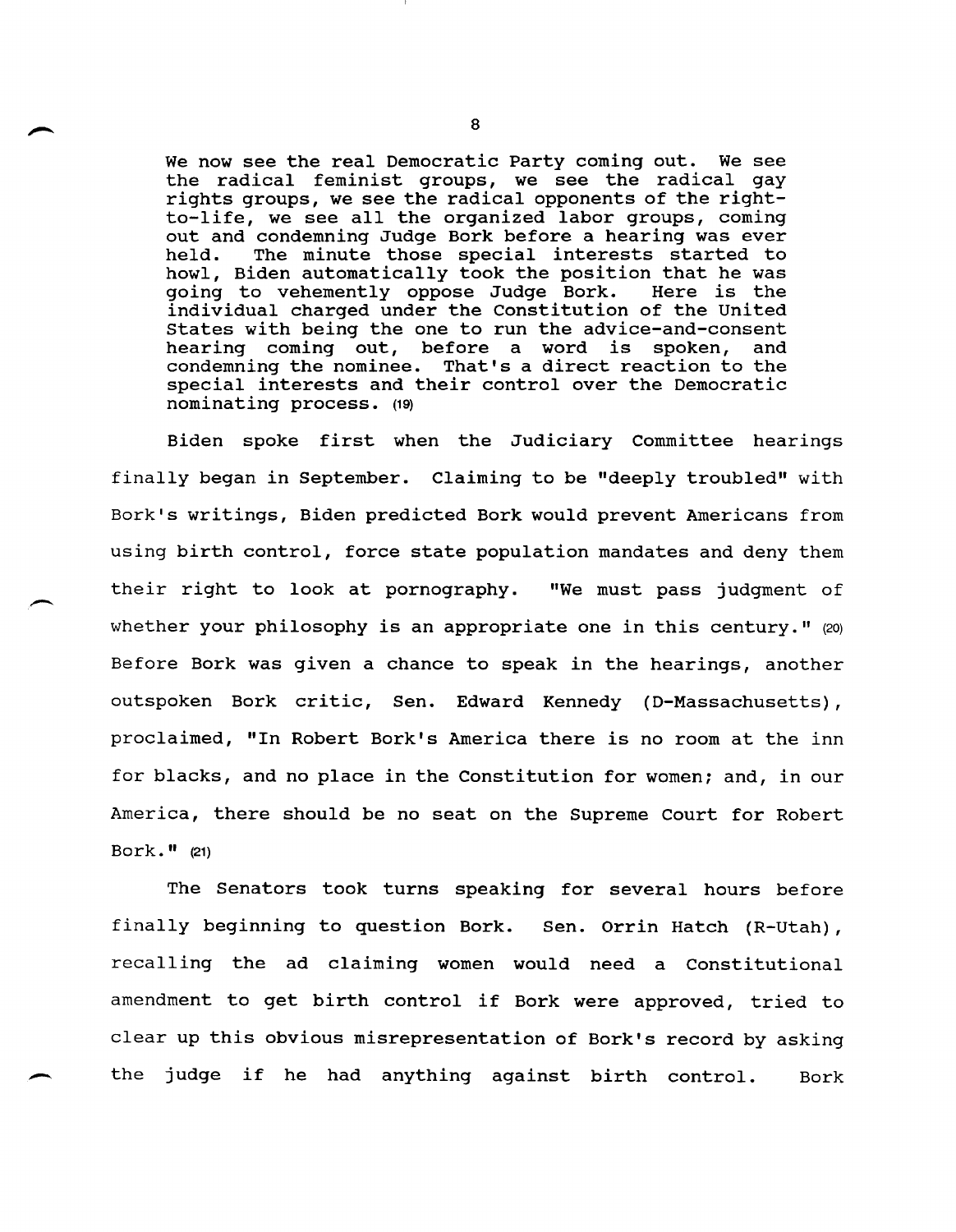responded, "Nothing whatsoever! I think the Connecticut law was an outrage, and it would have been more of an outrage if they had ever enforced it against an individual." (22) Later, Hatch bluntly questioned Bork about abortion.

HATCH: You've been criticized for having been critical of this abortion case called Roe v. Wade. explain your apprehensions about this case?

BORK: Roe BORK: Roe against wade contains aimost no legal<br>reasoning. We are not told why it is a private act...and reasoning. We are not told why it is a private act...and<br>if it is, there are lots of private acts that are not protected. told that. against Wade contains almost no legal Why this one is protected, we're simply not

HATCH: Is it safe to say you haven't made up your mind on (how he would vote to strike down Roe v. Wade)?

BORK: That's true. (23)

.-

 $\overline{\phantom{0}}$ Next, it was back to Kennedy who read from a prepared script as he "questioned" the nominee.

> KENNEDY: Above all, a Supreme Court justice must be fair but, in a lifetime of [public] writings, Mr. Bork has shown his bias against women and minorities and in favor of big business and presidential power. And it's small comfort to minorities to know that, some years after the civil Rights Act was passed over his opposition, Mr. Bork changed his mind and said that it had worked all right ... [He] asks us to judge him on his record as a judge, but, in his own speeches as a judge, he has shown little respect for the past decisions of the Supreme Again and again, on the public record, he has suggested that he is prepared to roll back the clock.

> BORK: If those charges were not so serious, the discrepancy between the evidence and what you say would<br>be highly amusing. I have not asked that either the I have not asked that either the Congress or the courts be neutral in the face of racial<br>discrimination. I have upheld the laws that outlaw discrimination. I have upheld the laws that outlaw discrimination. I have upherd the laws that outlaw<br>[it]...I have never written a word hostile to [it]...I have never written a word hostile to<br>women...hostile to privacy...I have never written a word or made a decision from which you can infer that I am pro-big business at the expense of other people ... Nothing in my record suggests I have a political or ideological agenda. (24)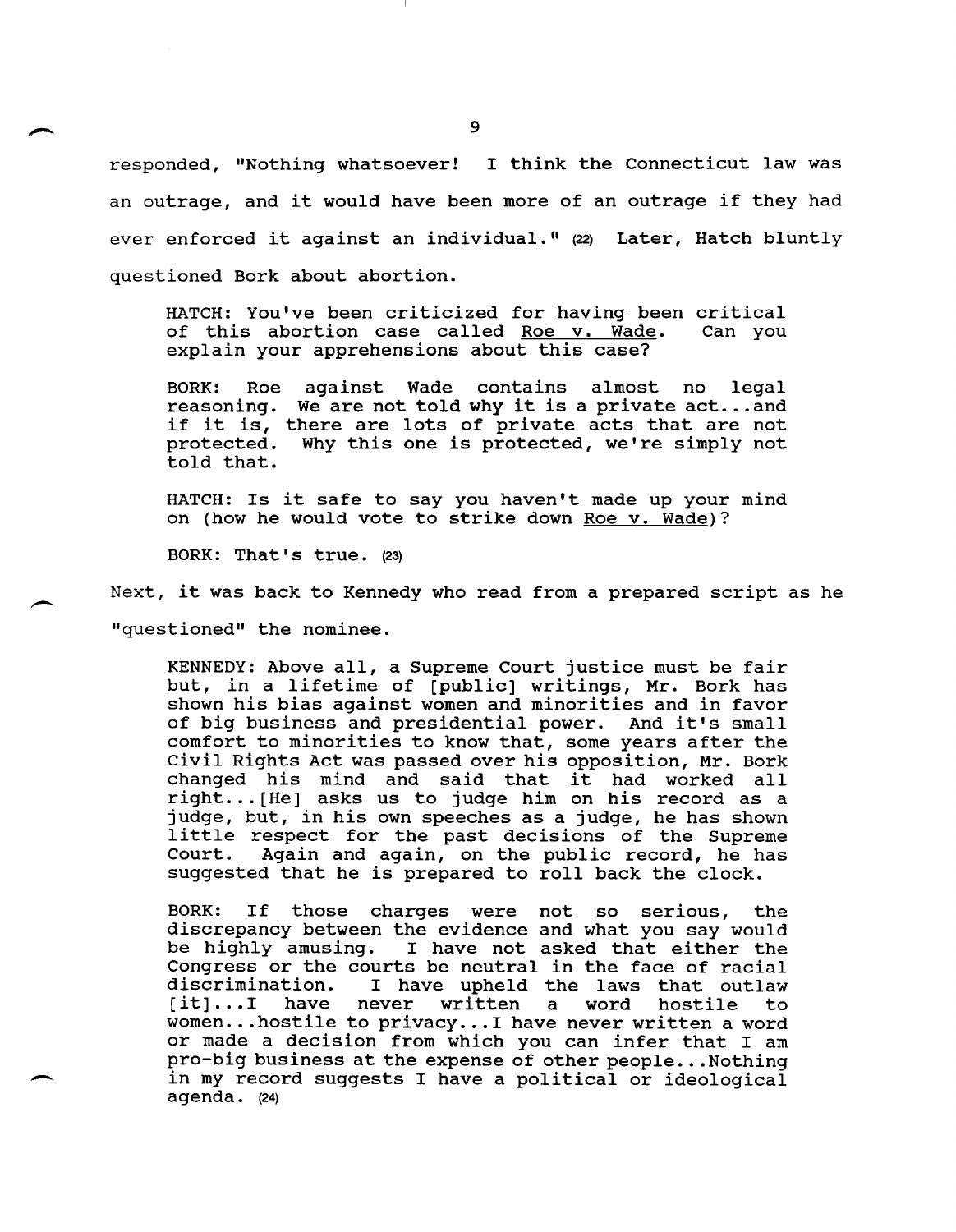Rather than directly question the nominee, Kennedy, a long-time ally of civil rights and women's groups, used his allotted time to read his own simplified version of Bork's judicial philosophy into the record.

On the second day of the hearings, a Washington Post poll showed for the first time that slightly more people opposed the Bork nomination than favored it. However, 80 percent of blacks opposed the nomination, which was extremely significant because "racial harmony is an essential condition for Democrats to remain competitive in the South." (25) Southern Democrats Richard Shelby (Alabama), Wyche Fowler Jr. (Georgia), Terry Sanford (North Carolina), and John Breaux (Louisiana) each relied heavily on the black vote to get elected, and risked losing re-election if they alienated black voters.

The third day of testimony featured Sen. Patrick Leahy's (D-Vermont) probe of Bork's financial history. He reminded the nominee, "In 1979...you made approximately \$197,000 that year for consulting work. In 1980...around \$250 to \$300,000 a year for consulting work. In 1981 ... around \$150,000. Are those figures at least in the ballpark?" Bork answered quietly, "Those were the only years I made money. There was a reason I made money, but I don't want to go into it here." After reading the figures, Leahy asked Bork if he had ever provided the poor with free legal aid. Moments later, Sen. Gordon Humphrey (R-New Hampshire) interrupted Leahy's questioning, and asked Bork if his extra income, "coincided with heavy medical bills in your family?" Bork covered his eyes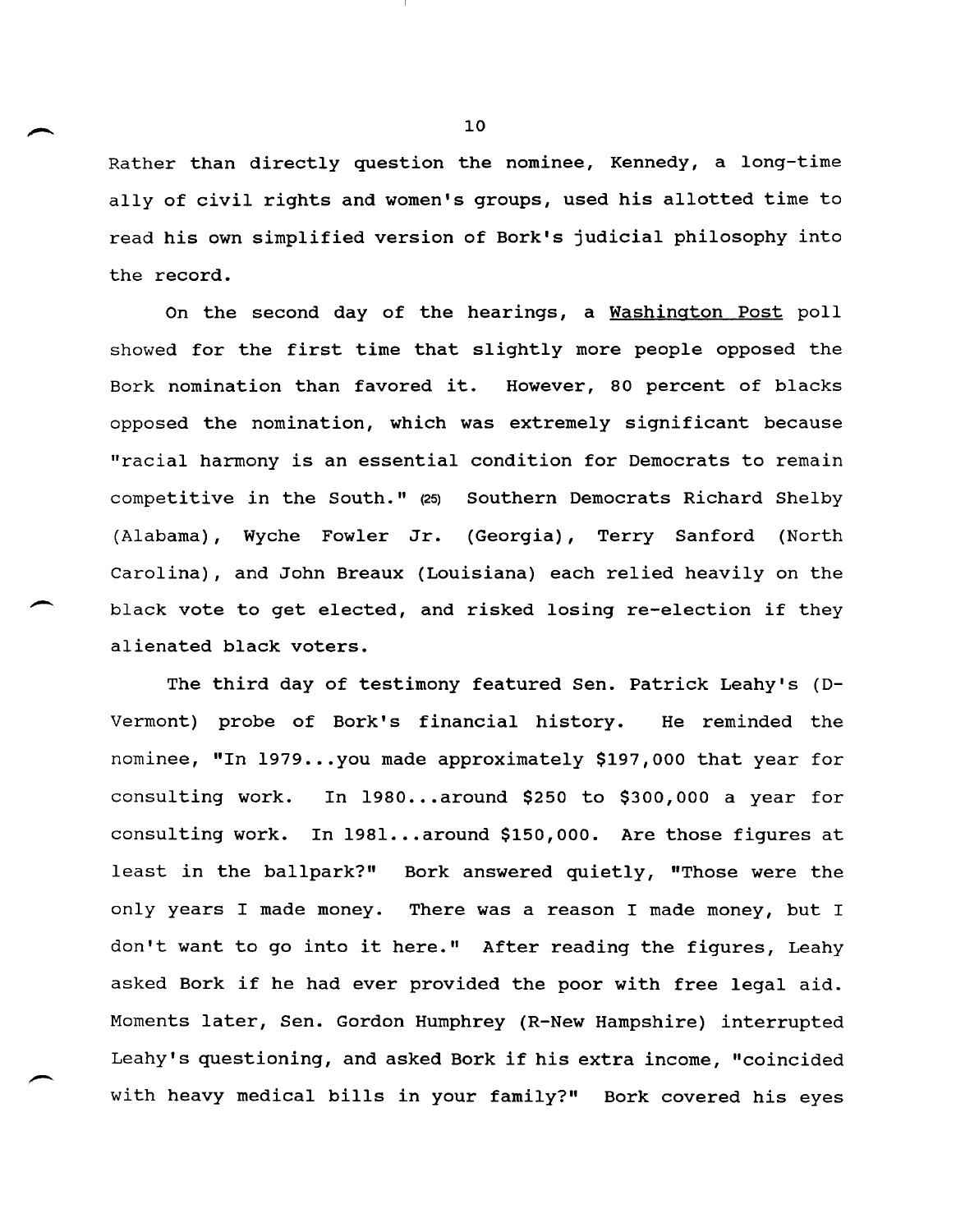with his hand and whispered "yeah." During that time, Bork's first wife, Claire, had been battling cancer. She died in 1980. That night one of the television network reporters broadcast the sequence of Bork and Leahy, closing with Bork's response to Humphrey and concluding: "The Democrats are not expected to pursue this line of questioning." (26)

The key concern of the Democrats on the committee (and moderate Republican Arlen Specter) was whether or not Bork would seek to bring about social change. It was clear Bork opposed Roe v. Wade, but no one knew for certain whether he would overrule the decision. Sen. Charles Grassley (R-Iowa) questioned him concerning social change:

GRASSLEY: Don't legislatures do dumb things sometimes that only the courts can protect society--only the courts are in a position to protect society?

 $\overline{\phantom{0}}$ 

BORK: I'm bound to say Senator, yes they do dumb things sometimes and often those dumb things are unconstitutional. It's not a reason for making up a new Constitution. No, there is no clause in the Constitution that says, the legislature shall make no dumb law.

GRASSLEY: I want to give you a question that was put to Justice Fortas during his confirmation hearings to be Chief Justice in 1968 ... I quote: "To what extent and under what circumstances do you believe the Supreme Court should attempt to bring about social, economic or political change?"

BORK: If the social change is mandated by principle in the Constitution or in a statute, then the court should<br>go ahead and bring about social change. Brown against go ahead and bring about social change. Board of Education brought about enormous social change, and quite properly. If the social change is the judge's idea of what would be a nice social change, then Justice Fortas's answer is correct, 'zero.' (27)

This response came as a mild surprise to some conservatives who had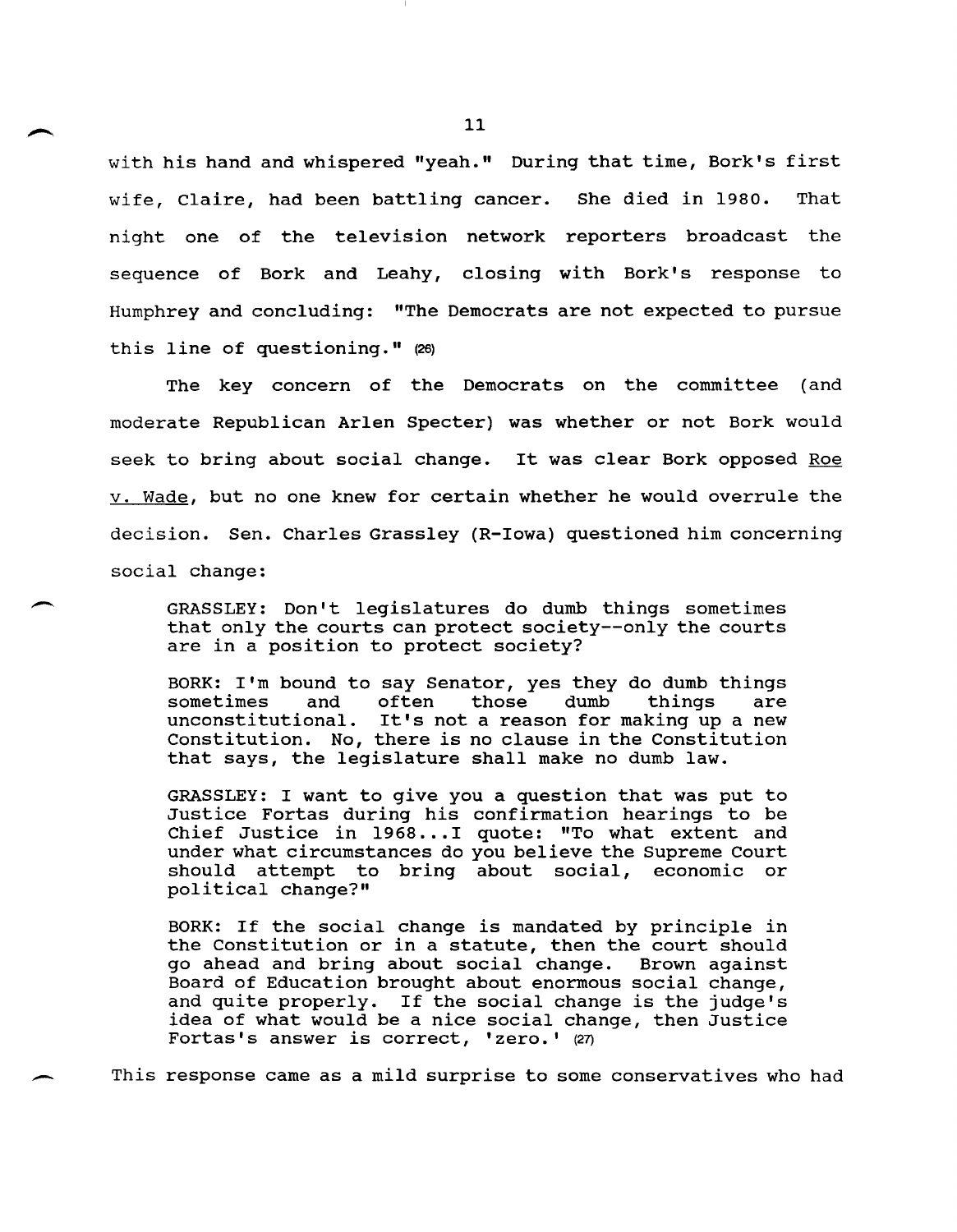hoped Bork would be a champion for their causes.

 $\overline{\phantom{a}}$ 

Bork was attempting to assure the Senators he would not allow his personal views to influence his decisions. Bork further explained this philosophy on September 6, when he said, "Anybody who thinks I am going to be an activist is in for some surprises... One group [of backers] is painting me as a judge who tries to interpret the law, and the other group is painting me as a judge who will do conservative things for them. I would disapprove of conservative activism as much as I would of liberal activism." (28) Bork's words did not silence his critics who remained convinced their causes would eventually be in jeopardy if Bork sat on the court.

From time to time the committee hearings contained political bickering between Republicans and Democrats, but nothing as terse or emotional as what happened on the eighth day of the hearings. Chairman Biden, who had just been forced to withdraw from the Presidential race because the media caught him plagiarizing Hubert Humphrey, John F. Kennedy and Robert F. Kennedy in his campaign speeches, argued vehemently with Senator Hatch. Biden stated the committee would only vote on the strength of the testimony. Then he handed out the schedule of witnesses which, with few exceptions, scheduled pro-Bork witnesses late in the day, much too late for coverage on the evening news. This move angered Hatch and caused the dispute.

A big boost in favor of the judge came when former Chief Justice Warren E. Burger praised the nomination of Bork at an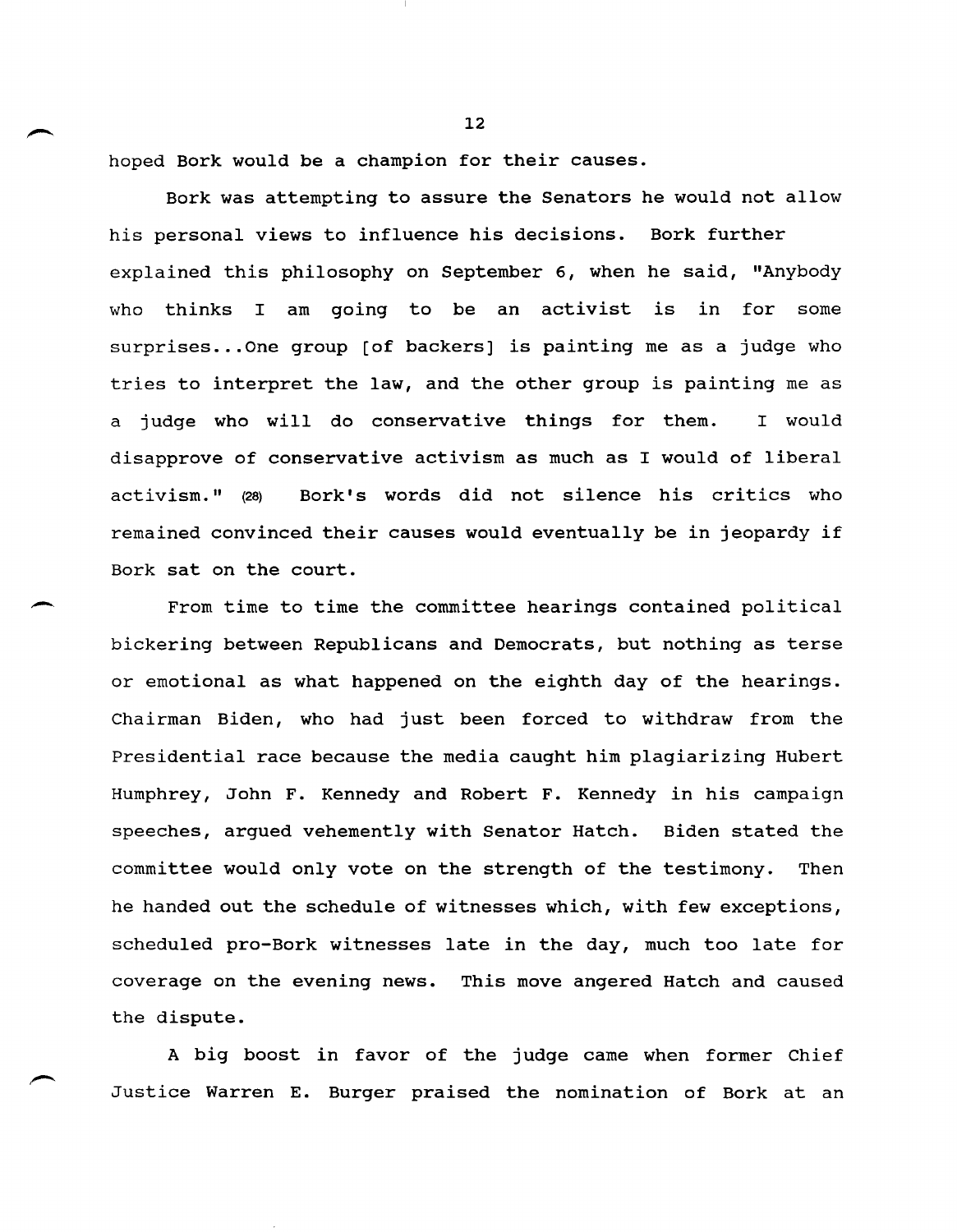American Bar Association convention. Burger, a liberal who sided with the majority on Roe v. Wade, stated:

I don't think in more than 50 years since I was in law school there has ever been a nomination of a man or woman<br>any better qualified than Judge Bork. He has the any better qualified than Judge Bork. He has the any becter qualified than Judge Bork. He has the<br>experience and training. He has got it all. I don't experience and training. He has got it all. I don't<br>really know what the problem is. No judge up for nomination under any circumstances should ever be asked to commit himself on how he's going to vote on a case that's coming before the court at some future date. (29)

Burger then made an unprecedented appearance before the committee to speak on behalf of the nominee. He told the committee he had never seen a process "with more hype and more disinformation. If Judge Bork is not in the mainstream then neither am I." (30)

Jewel LaFontant, a deputy solicitor general under Bork, also testified on Bork's behalf. She told the committee that Bork is neither racist or sexist. "I sincerely believe he is devoid of racial prejudice or I wouldn't be here. As a woman, as a black woman, I have no fear of trusting my rights and privileges to Robert Bork." (31) The most intriguing part of her testimony, however, came under questioning by Senator Humphrey, when LaFontant revealed she was pressured by minority groups not to testify.

Bork was also adamantly defended on the witness stand by former Attorney General William French Smith who had an argumentative exchange with Sen. Howard Metzenbaum (D-Ohio).

SMITH: You are propagandizing it ... The impression you're creating is that Judge Bork wants to control the use of contraceptives in the bedroom.

METZENBAUM: Propaganda, my eye!

SMITH: That is the image you are projecting and the kind of propaganda and distortions being thrown out. That is not true and I suspect and am willing to say you know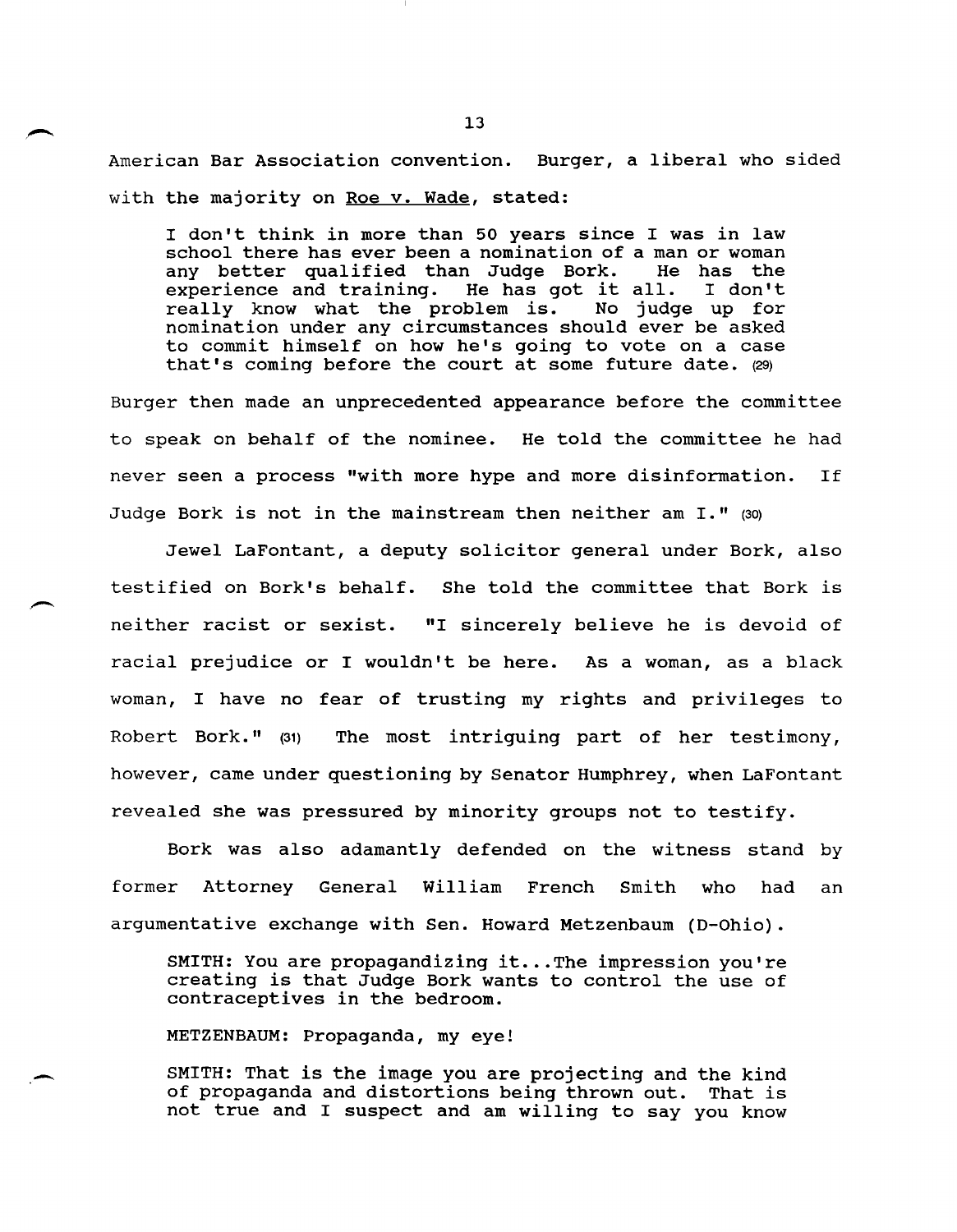it's not true.

 $\overline{\phantom{a}}$ 

METZENBAUM: imagination. Is that it, General smith? Everything's just a figment of our

SMITH: That is false and it borders on dishonesty and it borders on lying to the American public. There are some very high people in this government who are lying to the American people. (32)

Even though the witnesses who testified on Bork's behalf outnumbered the opposition by a 2-1 margin, the impact of the anti-Bork witnesses was greater because they took place in time for broadcast on the nightly news. Harvard Law Professor Laurence Tribe, perhaps the most vocal enemy of Bork in the academic community, spoke against the candidate for an entire morning. He claimed, "not one of the 105 past and present justices in the Supreme Court has ever taken a view as consistently radical as Judge Bork's." (33) When all of the testimony had concluded, the committee voted 9-5 (on a party line basis with the exception of Senator Specter) to pass along an unfavorable recommendation of Bork to the full Senate.

After three days of intense debate, the Senate voted at 2 p.m. on October 23, to reject the nomination of Judge Robert H. Bork by a margin of 58-42, ending months of bitter debate. All five of the southern Democrats, who were elected on the basis of the black vote, voted against the nomination. Five of the six Republicans who voted against Bork were moderates from northeastern states. Only two Democrats voted in favor of Bork. Following his rejection by the Senate, Bork issued a poignant statement: "There is now a full and permanent record by which the future may judge not only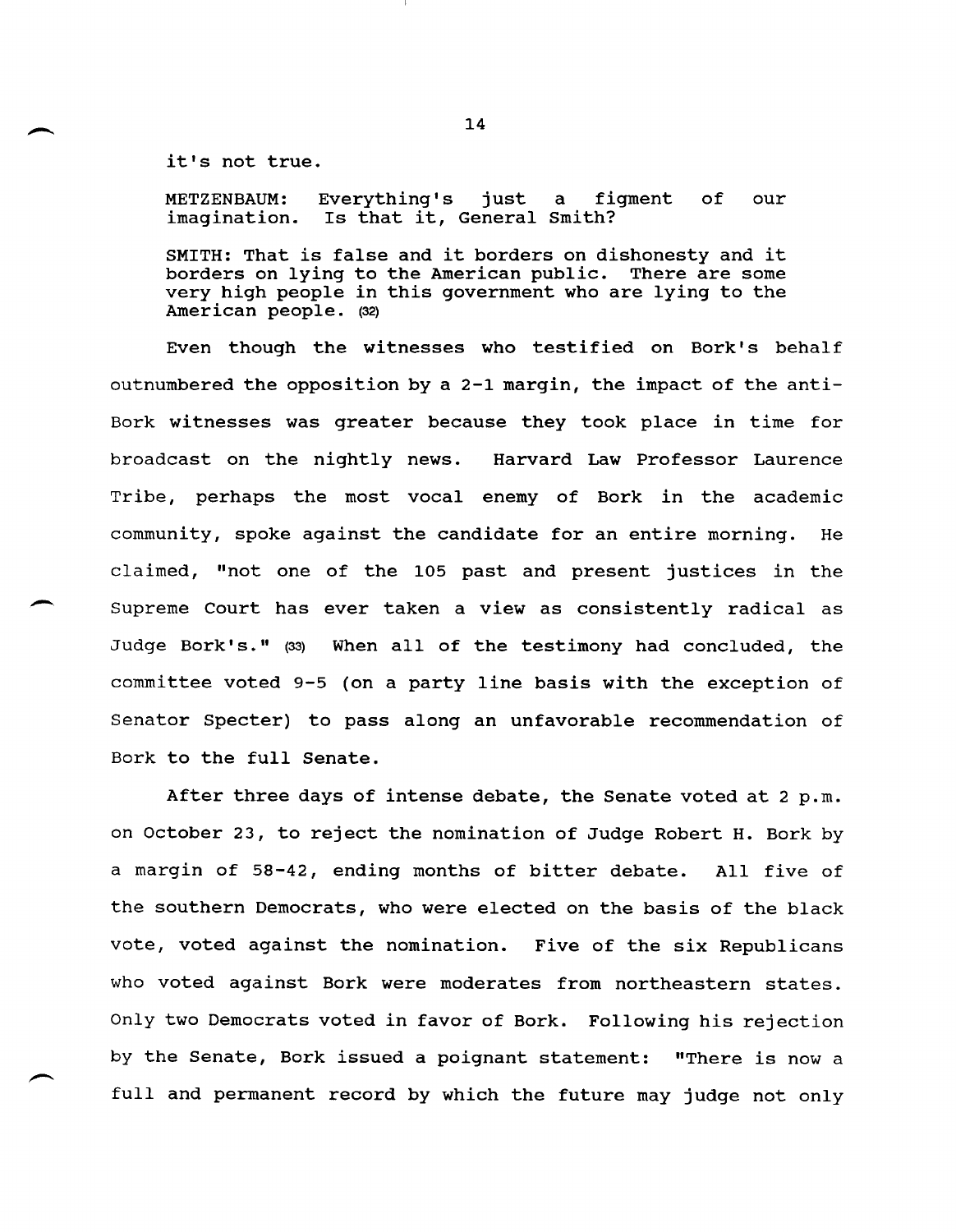me but the proper nature of a confirmation proceeding." (34)

In the final analysis, Bork was the victim of a volatile political confrontation between conservatives and liberals. Liberal interest groups successfully used a media-oriented campaign that oversimplified and distorted his judicial philosophy. The impressions created by the interest groups about Bork tended to be so extreme and so inflated that Americans saw him as a threat to their civil liberties. Bork found out too late "that once broad charges have been made, it is almost impossible to refute them in the television era through resort to a technical, lawyerly vocabulary." (35)

Bork's supporters also blamed President Reagan for failing to forcefully engage in the political battle. Senator Grassley remarked after the vote:

 $\overline{\phantom{0}}$ 

 $\overline{\phantom{0}}$ 

It was very definitely the fault of the White House, which went on vacation in August while the [Bork] opposition was working. Instead of building coalitions to support Judge Bork, they were writing briefing books and caught asleep at the switch. The Bush and Baker and caught asleep at the switch. loyalists in the White House may have been at fault, but in the final analysis the buck stops with the President. (36)

Conservatives blamed Reagan for allowing moderates on the White House staff (led by George Bush and Howard Baker), to plan strategy for the confirmation process.

In the Senate, Ted Kennedy set the tone for the debate with his opinion of what America would be like if Robert Bork were confirmed. Kennedy alerted liberals and showed them it was a cause that could be won. In the meantime, Biden, the other leading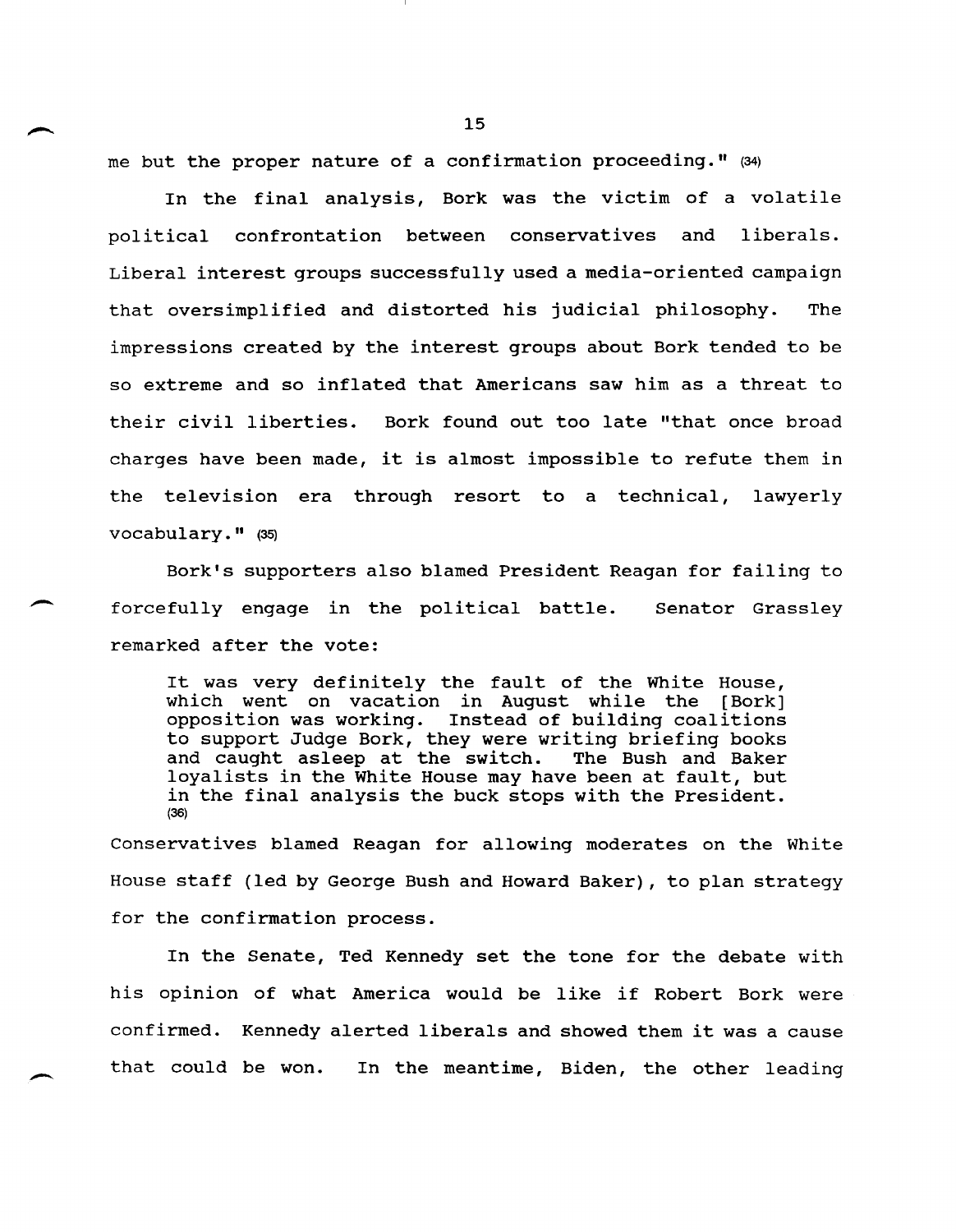figure in opposition to Bork, used his authority as chairman to manipulate the process against the judge.

Although they frequently misrepresented the meaning of Bork's judicial philosophy, his key opponents largely understood what his nomination would mean for liberal jurisprudence. No one feared Bork's potential impact more than liberal Law Professor Laurence Tribe. Columbia Law Professor Stephen Presser even remarked that Tribe gave up a future chance to be nominated to the Supreme Court by testifying against Bork. He wrote concerning Tribe: "the Bork affair represents a descent by constitutional scholars and other law professors from the airy realms of critique and theory to the unruly world of popular campaign and legislative politics, so often driven by the polls and organized special interests." (37)

One of the more effective slogans used against Bork was that he was "out of the mainstream" of judicial thought. To admit to the contrary would have jeopardized the opposition's reasoning for rejecting Bork. But claims that Bork is a radical right-winger have no foundation in evidence.

Statistics prove that Judge Bork voted with the majority in over 94 percent of (his) cases. Judge Bork's record<br>on appeal is impeccable. The Supreme Court has never The Supreme Court has never reversed any of the majority opinions written by Judge Bork, which total over 100. Indeed, the Supreme Court has never reversed any of the over 400 majority opinions in which Judge Bork has joined in one way or another. (38)

Yet conservatives were never able to make this point register. "Bark's opponents ... effectively communicated their fears to the people. Bork's supporters tried to defend the judge, but did not

 $\overline{\phantom{0}}$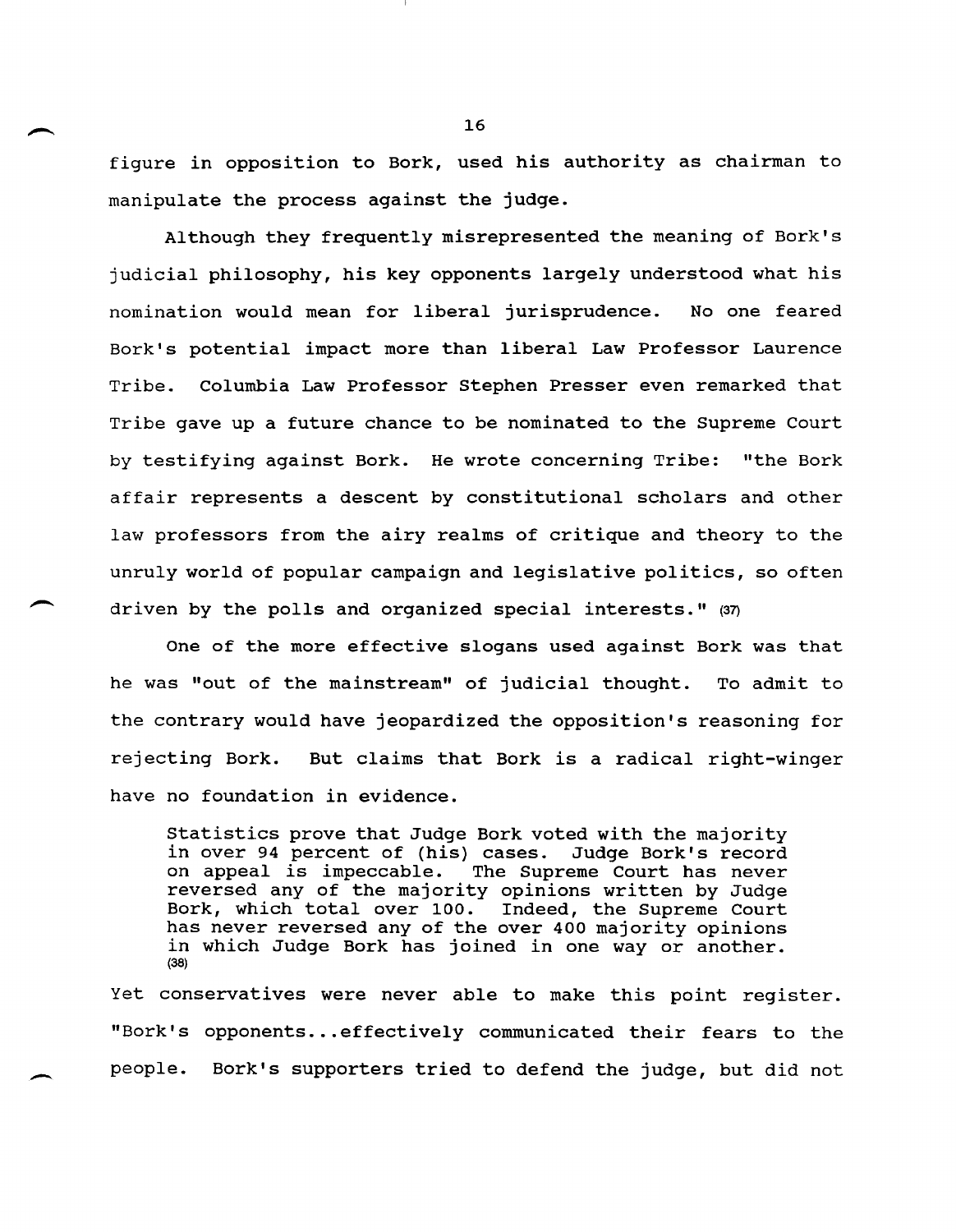communicate their message." (39)

Ultimately, the cumulative effect of the negative media campaign by interest groups and the political tactics of Senators Biden and Kennedy, combined with the White House's inability to persuade the swing votes to confirm Bork, resulted in his defeat. Perfect conditions existed for a fierce political struggle. On one side, there was an outspoken conservative judge who condemned the activist rulings of past courts. On the other side, there was a coalition of liberals who were poised to have an impact on the process. Due to the confirmation of Justice Anthony Kennedy, who seems to mirror Bork's judicial philosophy, according to McGuigan, conservatives appear to have lost the battle, but won the war. (39) Among Bork's closest friends and allies, however, there is no gloating--only bitter memories.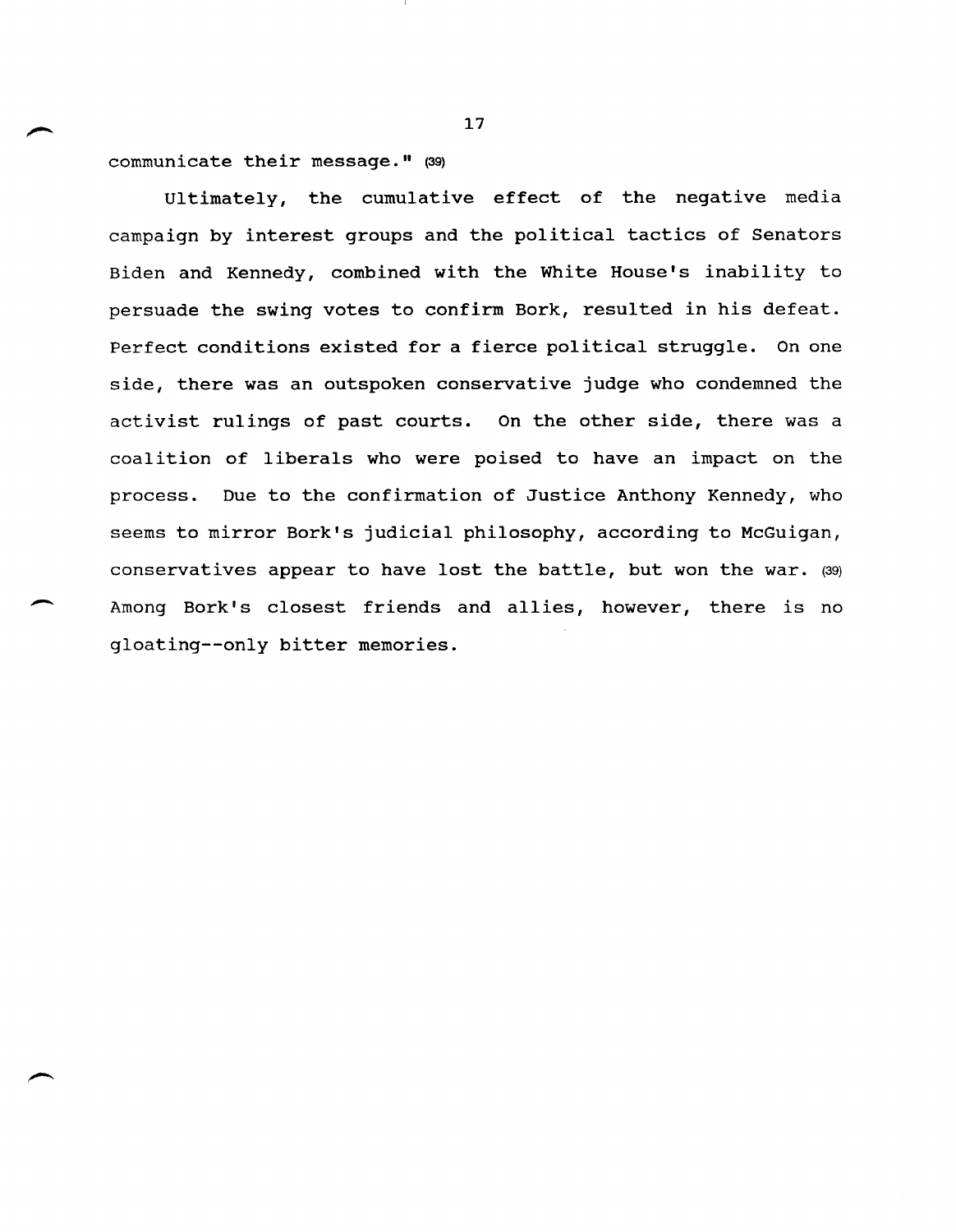## **WORKS CITED**

- 11

| (1)  | Ethics, Douglas Laycock, April 1991, p. 662.                              |
|------|---------------------------------------------------------------------------|
| (2)  | "Eleanor Smeal Report," June 28, 1987, p. 1.                              |
| (3)  | Legal Times, July 13, 1987, p. 1.                                         |
| (4)  | Washington Post, July 2, 1987, p. Al.                                     |
| (5)  | Washington Times, July 27, 1987, p. Al.                                   |
| (7)  | Washington Post, September 17, 1987, p. A27.                              |
| (8)  | Ibid. p. A3.                                                              |
| (9)  | Ninth Justice, Patrick McGuigan, 1990, p. 111.                            |
| (10) | New York Times, September 17, 1987, p. B10.                               |
| (11) | Washington Post, October 5, 1987, p. A15.                                 |
| (12) | Ninth Justice, Patrick McGuigan, 1990, p. 106.                            |
| (13) | Ibid. p. 132.                                                             |
| (14) | American Business Law Journal, Michael J. Phillips, Fall<br>1990, p. 501. |
| (15) | Washington Times, September 11, 1987, p. A1.                              |
| (16) | New York Times, September 13, 1987, p. A14.                               |
| (17) | Ibid.                                                                     |
| (18) | Ninth Justice, Patrick McGuigan, 1990, p. 20.                             |
| (19) | Washington Times, September 16, 1987, p. A 11.                            |
| (20) | American Press International, September 15, 1987, p.1                     |
| (21) | Washington Post, September 16, 1987, p. A14.                              |
| (22) | Washington Times, September 16, 1987, p. All.                             |
| (23) | USA Today, September 16, 1987, p. 8A.                                     |
| (24) | Washington Post, September 19, 1987, p. A10.                              |
| (25) | National Journal, August 29, 1987, p. 2166.                               |